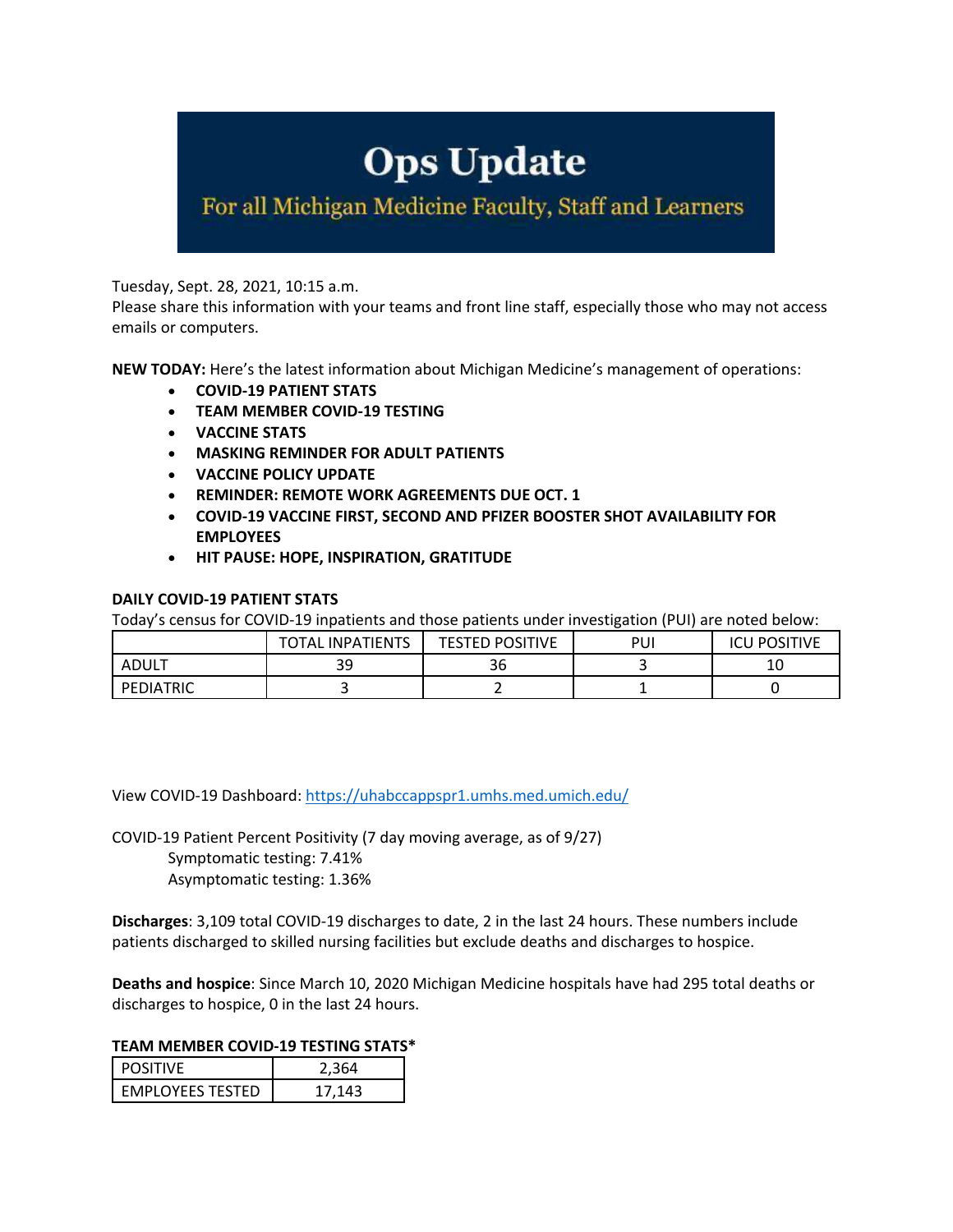# TOTAL TESTS 37,160

*\* Data from 3/10/20 through 9/24/21. The testing stats reflect just Michigan Medicine employees, not all University of Michigan employees. It also reflects only those who sought testing at or were hospitalized at Michigan Medicine or reported their testing to Occupational Health Services. Some Michigan Medicine employees may have been tested outside our system.*

| <b>Michigan Medicine Employee Rolling COVID Data</b>         |       |  |  |
|--------------------------------------------------------------|-------|--|--|
| Employees Positive Cases for preceding week: 9/4 - 9/10/2021 | 73    |  |  |
| Employee Positive Cases Last 7 Days                          | 58    |  |  |
| <b>Employees Tested Last 7 Days</b>                          | 1411  |  |  |
| Positivity Rate (Week of 9/11-9/17/2021)                     | 4.11% |  |  |

*Testing stats reflect just Michigan Medicine employees, not all University of Michigan employees. It also reflects only those who sought testing at or were hospitalized at Michigan Medicine or reported their testing to Occupational Health Services. Some Michigan Medicine employees may have been tested outside our system.*

# **VACCINE STATS**

Find the most timely and up-to-date information on the Vaccine FAQs and the Vaccine Dashboard.

# **MASKING REMINDER FOR ADULT PATIENTS**

As we continue to see COVID-19 transmissions in the health care setting, ensuring a consistent process to have adult patients that can tolerate wearing a mask do so when healthcare workers are present is key. This will help protect patients and healthcare workers from COVID-19 exposures. Masking as source control is most protective when everyone is wearing one.

When entering a patient room, if the patient is not wearing a mask, faculty and staff are encouraged to talk with the patient using the following message: "For everyone's safety, we are asking all patients, visitors and employees to wear masks when in a room together. Would you please put your mask on? If you don't have one, I would be happy to get one for you."

Please also print and post this Patient Masking Flyer/Sign in your local areas.

## **VACCINE POLICY UPDATE**

As of September 27, Michigan Medicine has an 87.85% employee compliance with our vaccine policy, with an additional 1.20% who are within their two week waiting period to be considered fully vaccinated. The non-compliance rate is 10.94%; however, that includes those who have only completed one dose of a two-dose vaccine, bargained for staff who have not submitted a declination form, and those who are still waiting on exemption decisions.

All Michigan Medicine employees must be fully vaccinated, or have an approved exemption or declination, by Monday, November 1, 2021. This includes all those who were denied an exemption, or only completed one dose of the two-dose vaccine series. All doses of the vaccine must be administered by this date. Disciplinary steps will be taken for those non-compliant with the vaccine mandate.

All medical and religious exemptions submitted by the August 30 deadline will receive a decision no later than October 1. Denials cannot be challenged and will require employees to begin their vaccination process and submit documentation via Wolverine Access within 7 days of email notification.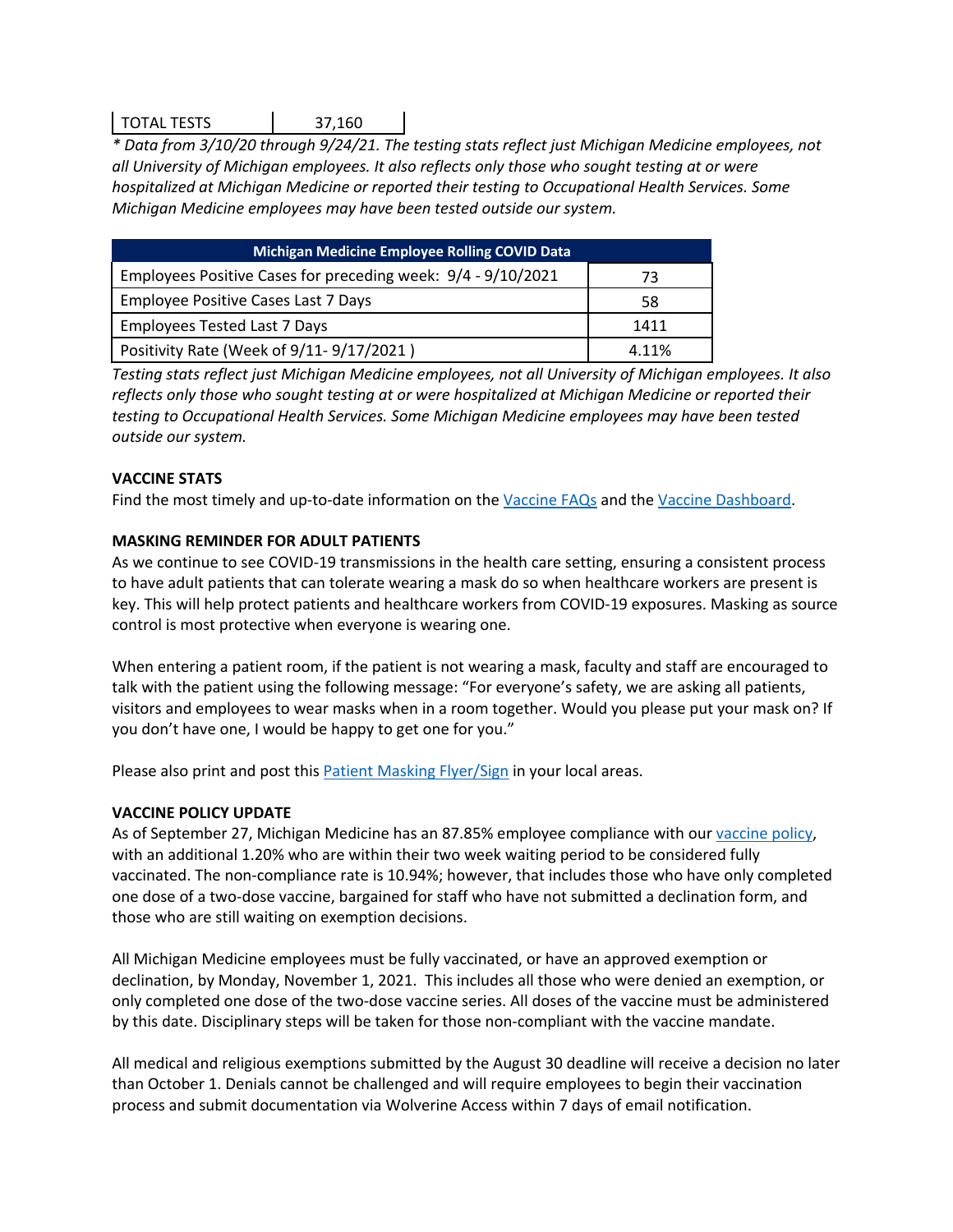## **REMINDER: REMOTE WORK AGREEMENTS DUE OCT. 1**

As part of our Flexible First Workplace and Workforce initiative, Human Resources has developed a remote work policy that outlines consistent standards for completing and managing the Michigan Medicine remote work agreement. All employees who are working remotely, or at a location other than a Michigan Medicine facility for any duration of their work week must have a remote work agreement **on file by October 1.** Employees who have not submitted their agreements should work with their supervisor or department designee who will be managing the department's agreements to complete one as soon as possible. *Departments may have separate internal deadlines prior to October 1 to ensure all agreements are updated by the required date.*

## **COVID-19 VACCINE FIRST, SECOND AND PFIZER BOOSTER SHOT AVAILABILITY FOR EMPLOYEES**

Beginning on Monday, Oct. 4, Occupational Health Services will move ALL COVID-19 vaccinations for Michigan Medicine exclusively to Ford Auditorium, including employees who need any shot – first, second, third or booster. OHS will only be administering the Pfizer-BioNTech COVID-19 vaccine and employees must schedule an appointment through the OHS website.

Recently, the CDC announced recommendations for a third dose or booster shot of the Pfizer-BioNTech COVID-19 vaccine after completion of their primary two dose series. Third dose and/or booster shots are not currently required under the Michigan Medicine COVID-19 vaccination policy.

The following are guidelines for third and booster shots as provided by the CDC:

- 1. Employees 65 years and older should receive a booster shot of Pfizer-BioNTech's COVID-19 vaccine at least 6 months after their Pfizer-BioNTech primary series.
- 2. Employees aged 50–64 years with underlying medical conditions should receive a booster shot of Pfizer-BioNTech's COVID-19 vaccine at least 6 months after their Pfizer-BioNTech primary series.
- 3. Employees aged 18–49 years with underlying medical conditions may receive a booster shot of Pfizer-BioNTech's COVID-19 vaccine at least 6 months after their Pfizer-BioNTech primary series, based on their individual benefits and risks.
- 4. Employees aged 18-64 years who are at increased risk for COVID-19 exposure and transmission because of occupational or institutional setting may receive a booster shot of Pfizer-BioNTech's COVID-19 vaccine at least 6 months after their Pfizer-BioNTech primary series, based on their individual benefits and risks.
- 5. Employees who self-identify as immunocompromised should receive a  $3<sup>rd</sup>$  dose vaccination of Pfizer-BioNTech's vaccine at least 28 days after completing their mRNA primary series.

Employees who received their vaccines from OHS clinic will have the information documented in HealthRX. If an employee gets the booster or third dose from an outside pharcy or doctor's office, the documentation can be submitted directly to OHS (OHS-covidvaccine@med.umich.edu) for documentation in Health RX.

This is an ongoing situation and more information will be made available in the coming days. Stay tuned to Ops Update and Headlines for more. If you have questions about vaccine availability or appointments, please view the COVID-19 information page on the OHS website.